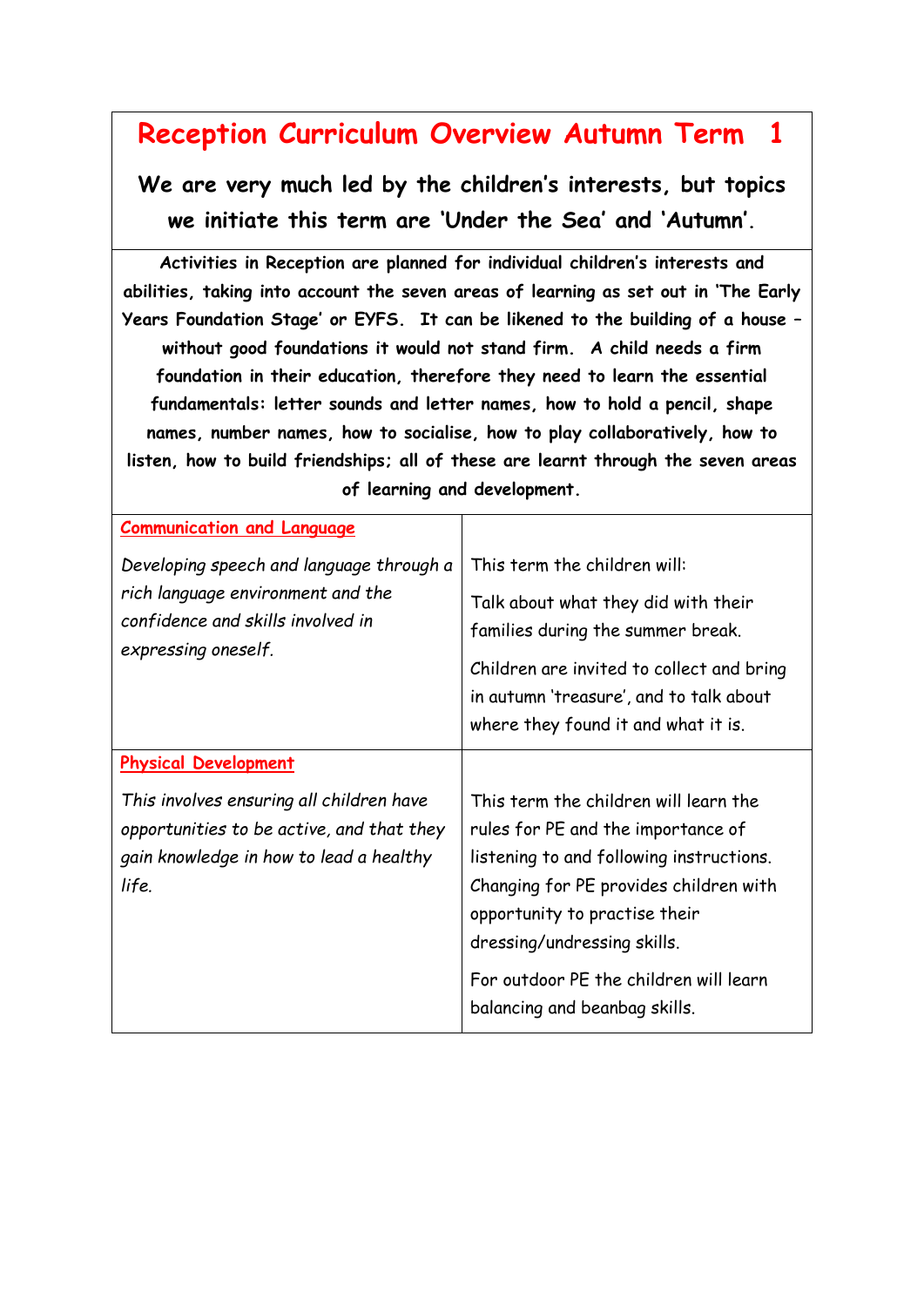## **Personal, Social and Emotional Development**

*This involves personal skills, such as dressing independently, learning about appropriate behaviour, playing with other children and religious knowledge. To enhance and develop relationships, we buddy with children in Year 6, although this will be approached differently during the current Covid situation.*

Children will learn their new routines and begin to develop relationships with both the adults and children within their new school environment. Children will become familiar with the rules and expectations in both the indoor and outdoor areas.

## **Cultural and Spiritual**

In addition to the EYFS curriculum, during the Autumn term, the children learn Bible stories related to the school's values, such as The Good Samaritan. The Reception children will learn about the Christian celebration of Harvest. They will also learn about the Jewish festival of Sukkot.

## **Literacy**

*We teach the skills of reading and writing using a phonetic approach to learning. Children are taught how to break down words into their individual sounds (phonemes) in order to read, and also how to put sounds together (blend) for writing. Once they become fluent in reading, they are taught how to read with expression (using a story-telling voice) and the skills of comprehension. In writing, they will be encouraged to sound out words, punctuate and make their writing interesting. Regular assessment is built into the programme to ensure progression.* 

This term they will learn the sounds made by the individual letters of the alphabet. We will play games with initial sounds and begin to play blending and segmenting games. Focus texts will include Owl Babies, The Little Red Hen and Rainbow Fish.